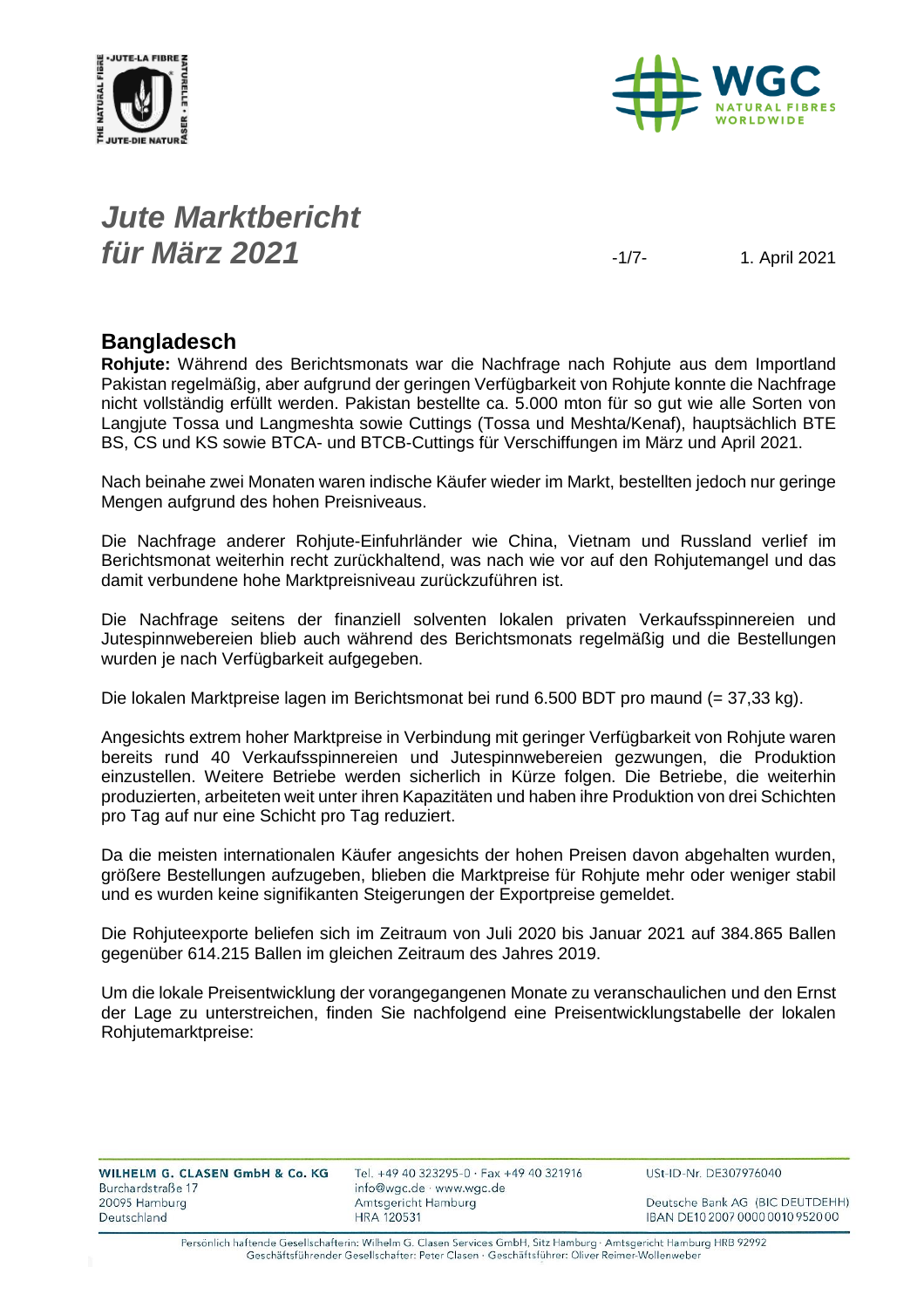



## *Jute Marktbericht für März* **2021** -2/7- 1. April 2021



**Neue Ernte**: Die erste Phase der Aussaaten für Meshta und weiße Jute begann Mitte März in Tieflandgebieten Bangladeschs wie Greater Mymensingh, Tangail, Sirajgonj, Netrokana, Madaripur und Sariatpur. Laut lokalen Quellen waren die Witterungsbedingungen während der Aussaat günstig, aber die Juteanbauer brauchen bald Regen. Die Aussaat für Tossa Jute steht noch aus und wird voraussichtlich im April stattfinden, sofern genügend Regen fällt.

**Witterungsbedingungen**: Zu Beginn des Berichtsmonats wurden für das gesamte Land moderate Niederschläge bei ausreichendem Sonnenschein gemeldet. Seit Mitte März gab es strahlenden Sonnenschein.

**Jutegarn/Jutezwirn:** Im Berichtsmonat verringerte sich die Exportnachfrage nach Jutegarnen und Jutezwirnen höherer und niedrigerer Qualitäten aus regulären Importmärkten wie Indien, China, der Türkei, dem Nahen Osten, Usbekistan, Indonesien und Malaysia. Gleiches gilt für die Nachfrage aus anderen internationalen Märkten wie Europa und den USA. Auch hier sind die Hauptgründe der Rohjutemangel und die damit verbundenen hohen Preise sowie die schwindende Anzahl von Lieferanten, die noch in der Lage sind anzubieten.

Die lokale Nachfrage nach Jutegarnen (Hessian- und Sacking-Qualitäten) für Verpackungszwecke blieb im Berichtsmonat stabil.

| WILHELM G. CLASEN GmbH & Co. KG<br>Burchardstraße 17 | Tel. +49 40 323295-0 · Fax +49 40 321916<br>info@wgc.de · www.wgc.de | USt-ID-Nr. DE307976040           |
|------------------------------------------------------|----------------------------------------------------------------------|----------------------------------|
| 20095 Hamburg                                        | Amtsgericht Hamburg                                                  | Deutsche Bank AG (BIC DEUTDEHH)  |
| Deutschland                                          | <b>HRA 120531</b>                                                    | IBAN DE10 2007 0000 0010 9520 00 |
|                                                      |                                                                      |                                  |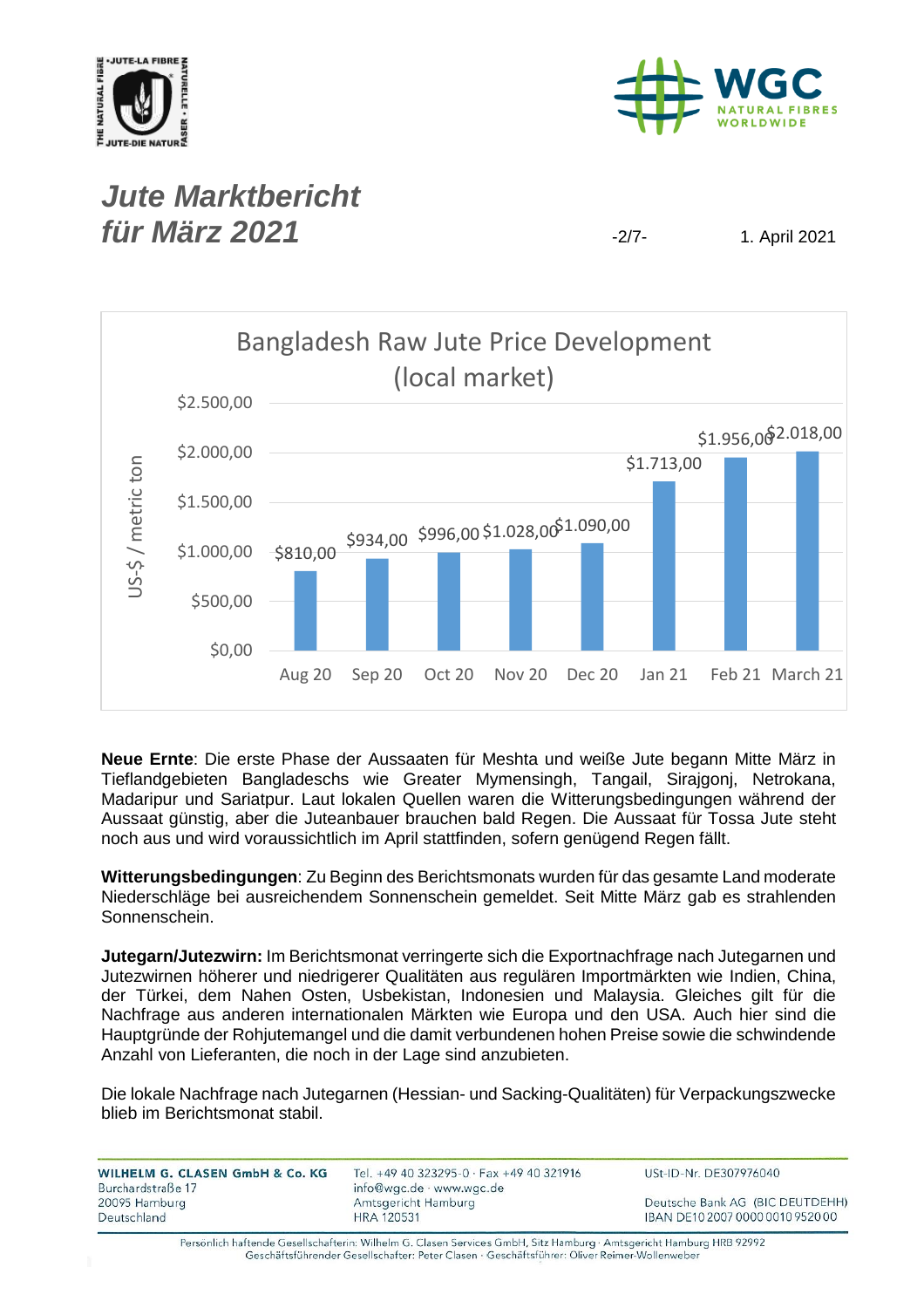



## *Jute Marktbericht für März* **2021** -3/7- 1. April 2021

Die Exportmarktpreise für Jutegarne und Jutezwirne höherer und niedrigerer Qualitäten blieben ebenfalls auf Rekordniveau stabil.

**Jutewaren**: Es wurde eine gewisse Importnachfrage nach Hessians und Sackings aus Märkten wie afrikanischen Ländern, Europa, den USA, China und Vietnam gemeldet. Aufgrund des Rohjutemangels hatten die meisten Jutespinnwebereien jedoch die wenigen verfügbaren Mengen für bestehende Aufträge reserviert.

Indien war regelmäßig im Markt für ungesäumtes Binola- und B-Twill-Gewebe.

Die Nachfrage nach Teppichrückseitengewebe aus Importländern in Europa, Australien und Neuseeland blieb im Berichtsmonat auf einem durchschnittlichen Niveau.

Die Exportpreise haben sich im Berichtsmonat wie folgt entwickelt:

| Hessians:                | unverändert |
|--------------------------|-------------|
| Sackings:                | unverändert |
| Teppichrückseitengewebe: | unverändert |

Seeverkehr: "The Daily Star", eine der meistgelesenen englischsprachigen Zeitungen in Dhaka, veröffentlichte am 28. März 2021 die folgende aufschlussreiche Zusammenfassung der aktuellen Situation in der Schifffahrt, die vom Vorsitzenden und Geschäftsführer der BASF Bangladesh Limited, Herrn Sazzadul Hassan, verfasst wurde und die wir nachfolgend im Original zitieren:

"Off late shipping costs have gone through the roof, making life miserable for the businesses. The freight rate for a 40-foot container to European base ports from Chattogram has reached to \$5,000 level. Six months back this rate was hovering between \$1,500 to \$2,000. This is not the case for shipments to Europe only. It applies to all the trade routes.

Freight costs to the US has also skyrocketed -- an overall rise of 85 per cent in recent times compared to that of October 2020. Traditionally, for imports, freight costs used to be much lower than that of exports. That situation has also changed. Rates for imports have also gone up significantly. This crisis is not specific to Bangladesh only. Rather, it is similar or worse elsewhere across the globe.

Freight rates from China to the US and Europe have surged 300 per cent compared to the rate of March 2020. Spot rates for the Asia to North Europe route have seen a nearly 264 per cent yearon-year rise. Freight rates for Asia to the US West Coast are also up by 145 per cent. The challenge is multifold. There are acute shortages of containers, because of which shippers around the world have to wait for weeks to get the boxes. A study suggests against the demand of 100 containers there are only 50 containers available.

| WILHELM G. CLASEN GmbH & Co. KG<br>Burchardstraße 17 | Tel. +49 40 323295-0 · Fax +49 40 321916<br>info@wgc.de · www.wgc.de | USt-ID-Nr. DE307976040           |
|------------------------------------------------------|----------------------------------------------------------------------|----------------------------------|
| 20095 Hamburg                                        | Amtsgericht Hamburg                                                  | Deutsche Bank AG (BIC DEUTDEHH)  |
| Deutschland                                          | <b>HRA 120531</b>                                                    | IBAN DE10 2007 0000 0010 9520 00 |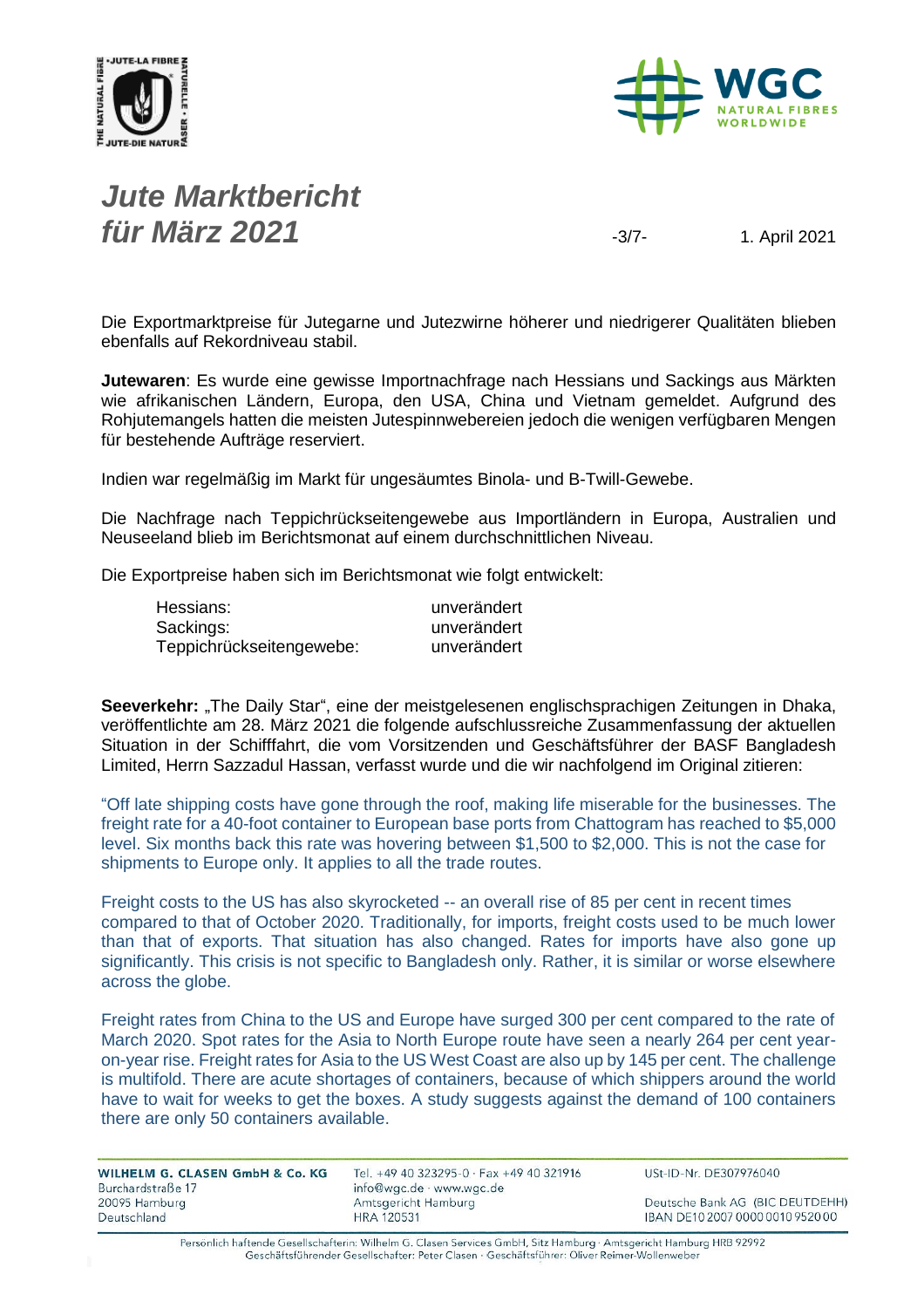



# *Jute Marktbericht für März* **2021** -4/7- 1. April 2021

That is not the end of the story. To add to the sufferings, transit time to all the major destinations has also increased quite noticeably. A consignment would normally require 25-30 days to reach to the major European ports from Chattogram, whereas nowadays, it requires a minimum of 45 days.

Similarly, to reach to the US West Coast the transit time used to be 30 days which is now at least 50 days. To add to the worries, a shipping jam occurred on March 23 in one of the world's busiest shipping arteries involving the Suez Canal. About a quarter mile long (400 metres), a 224,000 tonne container vessel named Ever Given ran aground diagonally across the single lane stretch of the southern canal during a dust storm.

On Wednesday, 185 vessels, mostly bulk carriers, container ships and oil or chemical tankers, were waiting to transit the 120-mile canal connecting the Red Sea with the Mediterranean, according to shipping data compiled by Bloomberg. As a result, it created another setback for global supply chains, which are already strained by chaotic congestions and a shortage of containers in many ports due to the impact of the pandemic.

A good thing is the freight rates have been stable for last so many years. But an abnormal increase in transit time is really a bolt from the blue in the context of so many other challenges businesses have been dealing with in the past one year due to the pandemic. Experts have identified some of the major reasons behind this crisis:

**Lockdown**: To contain the deadly virus, many countries imposed lockdown. As a result, normal economic activities were restricted. Containers were lying at different destinations for a longer period of time as there was not enough cargo to fill and ship those out. Consequently, when the restrictions were being lifted, many countries resumed normal operations, there were shortages of containers at the right places.

**Limited ship time**: As the demand had dropped significantly during Q1 of last year, major shipping lines were forced to reduce number of ships plying in different routes.

**Congested ports:** During the lockdown, cargo handling got slowed down massively because of limited operations at different ports. This caused severe delays in vessel turnaround time as well. Changes in buying behaviour: There have been noticeable changes in consumers' buying behaviours during pandemic period. As there were restrictions on travelling and some other outdoor amusement activities, consumers spend more money on consumables. Demand for certain items suddenly gone up which changed the traditional container movements. China bounced back earlier than others: China managed to contain the virus much earlier and was able to resume their production and exports since the beginning of Q2 of 2020. When other Asian countries had started their exports, a significant number of containers were already on their way to Europe and North America. Those containers did not come back quickly to Asia.

| Tel. +49 40 323295-0 · Fax +49 40 321916<br>info@wgc.de · www.wgc.de | USt-ID-Nr. DE307976040           |
|----------------------------------------------------------------------|----------------------------------|
| Amtsgericht Hamburg                                                  | Deutsche Bank AG (BIC DEUTDEHH)  |
| HRA 120531                                                           | IBAN DE10 2007 0000 0010 9520 00 |
|                                                                      |                                  |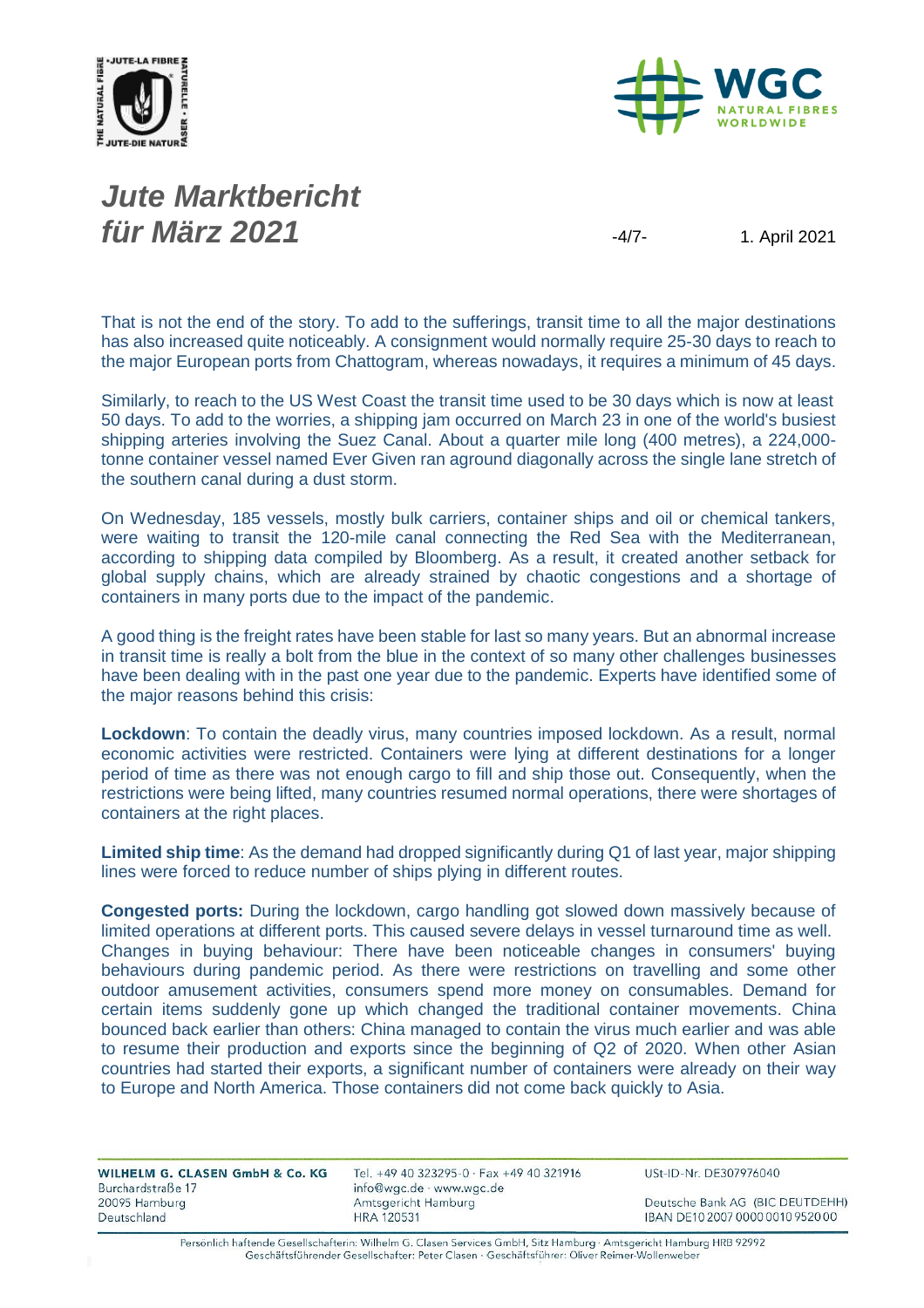



## *Jute Marktbericht für März* **2021** -5/7- 1. April 2021

**Surge in demand for Christmas:** Approximately 900,000 TEUs of containers were sent from China to North America during September to cater for the Christmas demand. Chinese exporters were desperate to get boxes, 3 out of 4 containers from the US to Asia were going back empty. Resultantly, many countries did not get enough boxes.

**Limited land freight capacity:** Because of shortages of trucks and lorry drivers, containers were stuck at the port, couldn't be taken to the customers' premises. Whatever containers were taken to customer ends couldn't be returned back to ports timely. In the process, container turnaround time increased substantially.

**Delay in delivering new containers:** There were more than 3 million empty 20-foot containers lying at Chinese ports at the end of March last year and 1.2 million in storage at container manufacturers. Due to the surplus of the boxes and in the anticipation that business would collapse as a consequence of the pandemic, there were slump in orders for new containers in 2020 to the chinse container manufacturers who supply more than 90 per cent of global demand.

Consumer demand in the US and Europe started uprising from Q2 last year made the situation reverse. Suddenly, there was a huge jump in container demand and so orders for new boxes went up. The industry did not have enough capacity to manufacture new containers quickly enough. Given the alarming logistics challenges, what should the businesses do? First and foremost, organisations need to take this into cognizance that, this crisis is not going to over soon. Therefore, right from the raw material sourcing to distribution of the finished goods, few things need to be readjusted:

- Increase the inventory of raw materials and other items to ensure smooth production

- Add adequate buffer to the supply lead-time
- Go for long term contract with the shipping companies to ensure maximum space in advance

- To absorb the additional freight costs, look for the options to save costs from elsewhere or the last resort is to adjust the price of the finished products

- Increased inventory would put pressure on working capital, so plan accordingly

Business associations should start dialogue with the port authorities and other logistics service providers like the transporters etc. to increase their capacities to ease out the huge congestions. Here come the government's interventions like providing financial support to the logistics companies to build their capacities.

This global crisis needs to be collectively dealt with by all the key stakeholders, otherwise, situation might get deteriorated further."

(Zitatende)

| Tel. +49 40 323295-0 · Fax +49 40 321916<br>info@wgc.de · www.wgc.de | USt-ID-Nr. DE307976040           |
|----------------------------------------------------------------------|----------------------------------|
| Amtsgericht Hamburg                                                  | Deutsche Bank AG (BIC DEUTDEHH)  |
| <b>HRA 120531</b>                                                    | IBAN DE10 2007 0000 0010 9520 00 |
|                                                                      |                                  |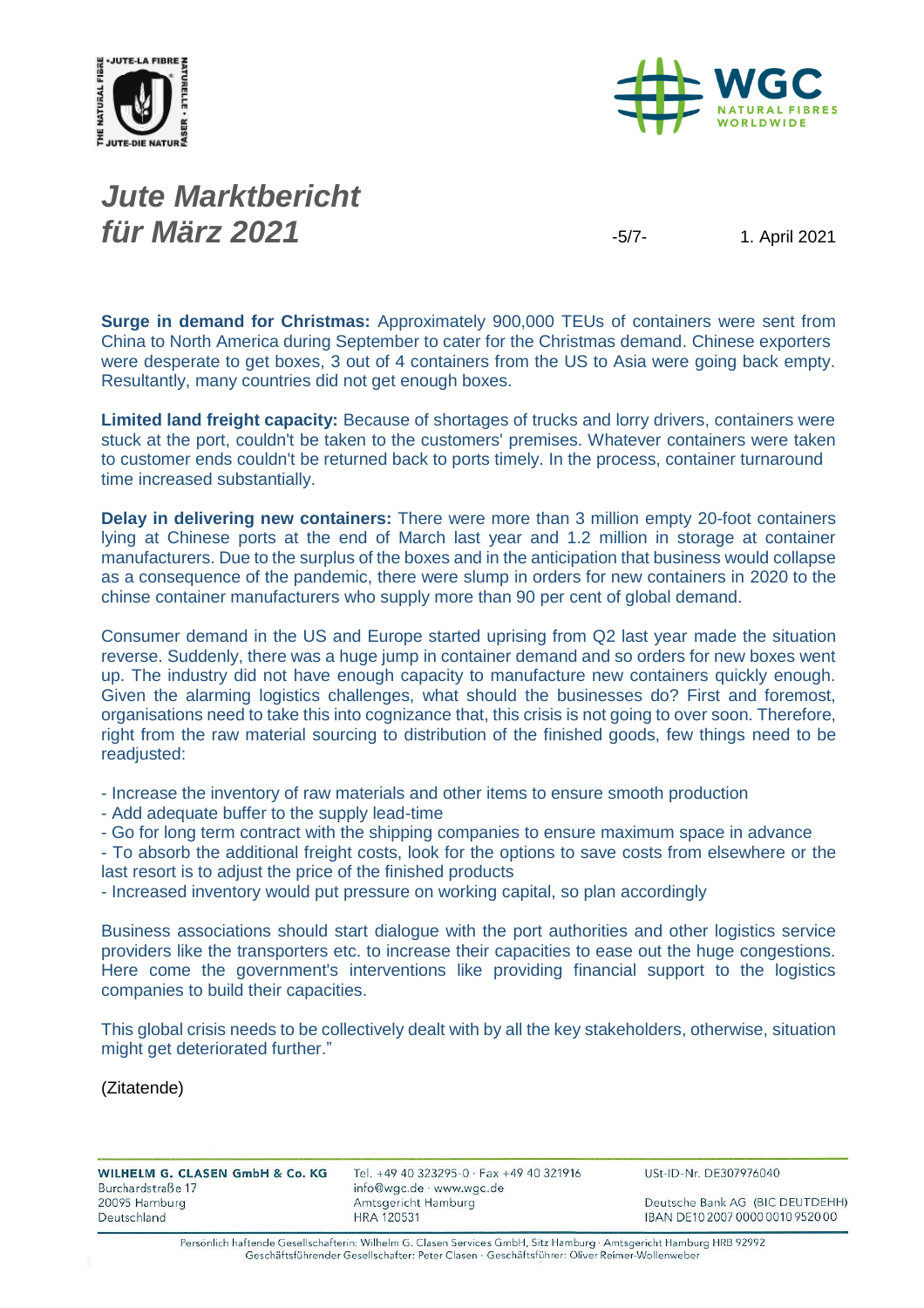



## *Jute Marktbericht für März* **2021** -6/7- 1. April 2021

#### **Indien**

**Rohjute:** Im Berichtsmonat festigte sich der Markt, was sich in höheren Preisnotierungen der Jute Balers Association (JBA) widerspiegelte: IRs 8.000,00 (TD-4) sowie IRs 7.500,00 (TD-5) pro 100 kg. Die indische Regierung beschloss, den Minimum Support Price von IRs 4.225 auf IRs 4.500 pro 100 kg zu erhöhen, um die Landwirte zu unterstützen.

**Neue Ernte**: Mitte März fanden frühe Aussaaten statt, die zu dieser Zeit durch Regenfälle begleitet wurden. Ersten Prognosen zufolge dürfte die Anbaufläche für die diesjährige Jutesaaten ca. 588.000 Hektar betragen, gegenüber 666.000 Hektar im Jahr 2020. Neueste Schätzungen gehen von ca. 5 Mio. Ballen Rohjute aus neuer Ernte aus, mit einem Überhang von ca. 2,6 Mio. Ballen.

**Jutegarn/Jutezwirn:** Aufgrund der zurückhaltenden Nachfrage nach Hessians reagierten die Preise für Jutegarn und Jutezwirn im Berichtsmonat stark mit einem Rückgang von 7 %.

**Jutewaren:** Die Preise für Hessians gingen aufgrund der mäßigen Nachfrage im Berichtsmonat geringfügig um rund 1,5 % zurück. Ausgewählte Jutespinnwebereien verlangten eine Prämie von 6 % gegenüber den von "Standard"-Fabriken angegebenen Preisen. Die Preise für Sackings stiegen um etwa 15 %, und ausgewählte Spinnwebereien forderten eine Prämie von etwa 3 %.

Die Verfügbarkeit von Teppichrückseitengewebe ist nach wie vor eher unzureichend, da die meisten Käufer in Übersee langfristige Aufträge mit den Herstellern laufen haben. Auf jeden Fall wird eine gewisse Verfügbarkeit für August gemeldet. Aufgrund der hohen Preise zögern die Käufer jedoch, zum jetzigen Zeitpunkt Bestellungen aufzugeben.

Die indische Regierung orderte im Berichtsmonat ca. 205.000 Ballen B-Twill-Säcke. Der Auftragsbestand beträgt immer noch rund 100.000 Ballen.

Die Produktionsunterbrechung bei Weaverly Jute Mills und Nuddea Jute Mills aufgrund von Rohjutemangel wurde fortgesetzt. Andere Jutespinnwebereien nahmen die Produktion je nach finanzieller Leistungsfähigkeit mit geringer oder voller Kapazität wieder auf.

Die angekündigte Bestandsüberwachung durch den indischen Jute-Commissioner ist in Kraft, aber es scheint schwierig zu sein, diese vollständig durchzusetzen. Die Preise werden wahrscheinlich stabil bleiben, und es wird davon ausgegangen, dass die meisten Jutespinnwebereien gezwungen sein werden, ihre Produktion bis Ende April entweder zu reduzieren oder einzustellen.

Wie bereits in unserem letzten Marktbericht erwähnt, wird das indische Textilministerium in elf Distrikten von Bengalen 70 Veranstaltungen für zertifizierte Saatgutverteilung und die Sensibilisierung für Juteanbaupraktiken abhalten. Berichten zufolge haben die Juteanbauer das Programm gut angenommen und zeigten großes Interesse daran, da sie davon ausgehen, dass sie hierdurch von einem höherwertigen Anbau profitieren werden.

| Tel. +49 40 323295-0 · Fax +49 40 321916 | USt-ID-Nr. DE307976040           |
|------------------------------------------|----------------------------------|
| Amtsgericht Hamburg                      | Deutsche Bank AG (BIC DEUTDEHH)  |
| HRA 120531                               | IBAN DE10 2007 0000 0010 9520 00 |
|                                          | info@wgc.de · www.wgc.de         |